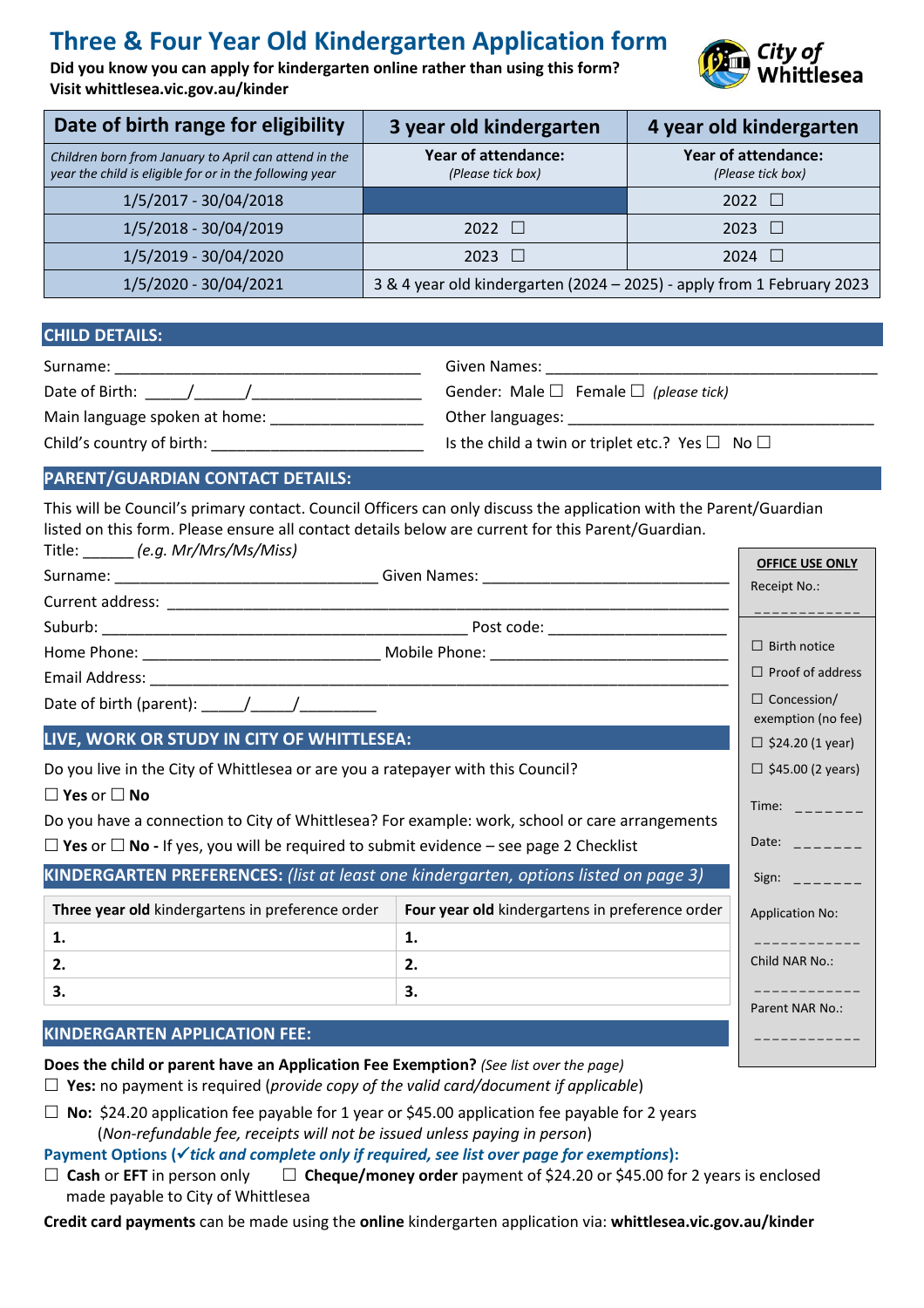# **APPLICATION FEE EXEMPTIONS AND FUNDING ELIGIBILITY:**

Payment of the application fee is not required if you or the child attending kindergarten hold any of the following cards or have an application fee exemption listed below.

## ✓ **Please tick relevant card and/or exemption (provide copy of card/document for shaded section only)**

 $\Box$  Health Care Card  $\Box$  Refugee and Special Humanitarian Visas holders 200 to 204

- 
- $\Box$  Pensioner Concession Card  $\Box$  Humanitarian Concern Visa 786 or Protection visa 866
	- $\Box$  Department of Veterans Affairs Gold or White Card  $\Box$  Bridging Visa for a Refugee/Asylum Seeker visa in this section

 $\square$  One of triplets or quadruplets, all attending in the same year (this does not include twins)

 $\Box$  \*Aboriginal or  $\Box$  \*Torres Strait Islander

 $\Box$  \*Refugee or Asylum Seeker (Please provide proof of visa)

 $\square$  \*Currently in an Out of Home Care arrangement - Foster Care or Kinship Care *(specify)* 

□ \*The family has received support from Child Protection/Child FIRST/Orange Door *(specify)* 

**\*If you ticked a box in the 4 rows directly above this line, your child may be eligible for Early Start Kindergarten.**

 $\Box$  I am interested in Early Start Kindergarten (this program is for 3 year old children who are Aboriginal or Torres Strait Islander, Asylum Seeker/Refugee or the family has received support from Child Protection/Child FIRST/Orange Door). *See Department of Education and Training website for details:*

<https://www.education.vic.gov.au/parents/child-care-kindergarten/Pages/early-start-kindergarten.aspx>

# **ADDITIONAL NEEDS OF THE CHILD:**

# **Is the child receiving support for developmental needs and/or do they require assistance in order to attend?**

Yes  $\Box$  No  $\Box$  E.g. Speech therapy, early intervention, occupational therapy, NDIS support

If yes, state program or provider:

# **Does the child have any allergies, chronic medical conditions or diagnosis?**

Yes  $\Box$  No  $\Box$  If yes, provide details:

# **CASE MANAGER:**

**Does your family have a case manager from a Centre or Agency?** Yes □ No □ If yes, provide details below:

Name of Centre/Agency: \_\_\_\_\_\_\_\_\_\_\_\_\_\_\_\_\_\_\_\_\_\_\_\_\_\_\_\_\_\_\_\_\_\_\_Case manager's name: \_\_\_\_\_\_\_\_\_\_\_\_\_\_\_\_\_\_\_\_\_

Case manager's phone: \_\_\_\_\_\_\_\_\_\_\_\_\_\_\_\_\_\_\_\_\_\_\_\_\_ Email: \_\_\_\_\_\_\_\_\_\_\_\_\_\_\_\_\_\_\_\_\_\_\_\_\_\_\_\_\_\_\_\_\_\_\_\_\_\_\_\_\_\_\_\_\_

# **CHECKLIST:** ✓ Please tick checklist to ensure your application is complete.

- **Copy of child's birth certificate** or relevant proof of age attached. Passport or Immunisation History Statement will be accepted if birth certificate is unavailable
- □ **Copy of parent's proof of current address** attached. Name on document provided must match Parent/Guardian details on application. Non-residents may provide proof of primary childcare/education or employment within the municipality to prove connection to Council. In the absence of this a signed Statutory Declaration can be used.
- **Copy of proof of eligible concession/exemption** attached if applicable, **or**
- **\$24.20 (1 year)** or **\$45.00 (2 years)** non-refundable application fee (if there is no application fee exemption)

 $\Box$  My child is not attending the Maternal and Child Health service and I agree to being contacted regarding this.

 $\Box$  I wish to receive information regarding parent education training programs, e.g. kindergarten/school readiness.

I declare that all information provided by me is true and correct.

## Name of Parent/Legal Guardian:

## **Signature of Parent/Legal Guardian:** \_\_\_\_\_\_\_\_\_\_\_\_\_\_\_\_\_\_\_\_\_\_\_\_\_\_\_\_\_\_\_\_\_\_\_\_\_\_\_\_ **Date:** \_\_\_\_\_\_\_\_\_\_\_\_\_\_\_\_\_\_\_

*City of Whittlesea (Council) is committed to the responsible collection and handling of personal information. Council's Information Privacy Policy is available on request and can be viewed on Council's website. Council collects and uses personal information to provide you with the services you require. If at any time you wish to access your personal information or have a complaint in relation to privacy, please contact Council on 9217 2170.*

# **HOW TO SUBMIT THIS APPLICATION**

**Email:** [keo@whittlesea.vic.gov.au](mailto:keo@whittlesea.vic.gov.au) **Mail:** Kindergarten Team, City of Whittlesea, Locked Bag 1, Bundoora MDC, 3083 **In person:** Council Offices - 25 Ferres Boulevard, South Morang or Westfield Plenty Valley, Shop MM9, First Floor, 415 McDonalds Road, Mill Park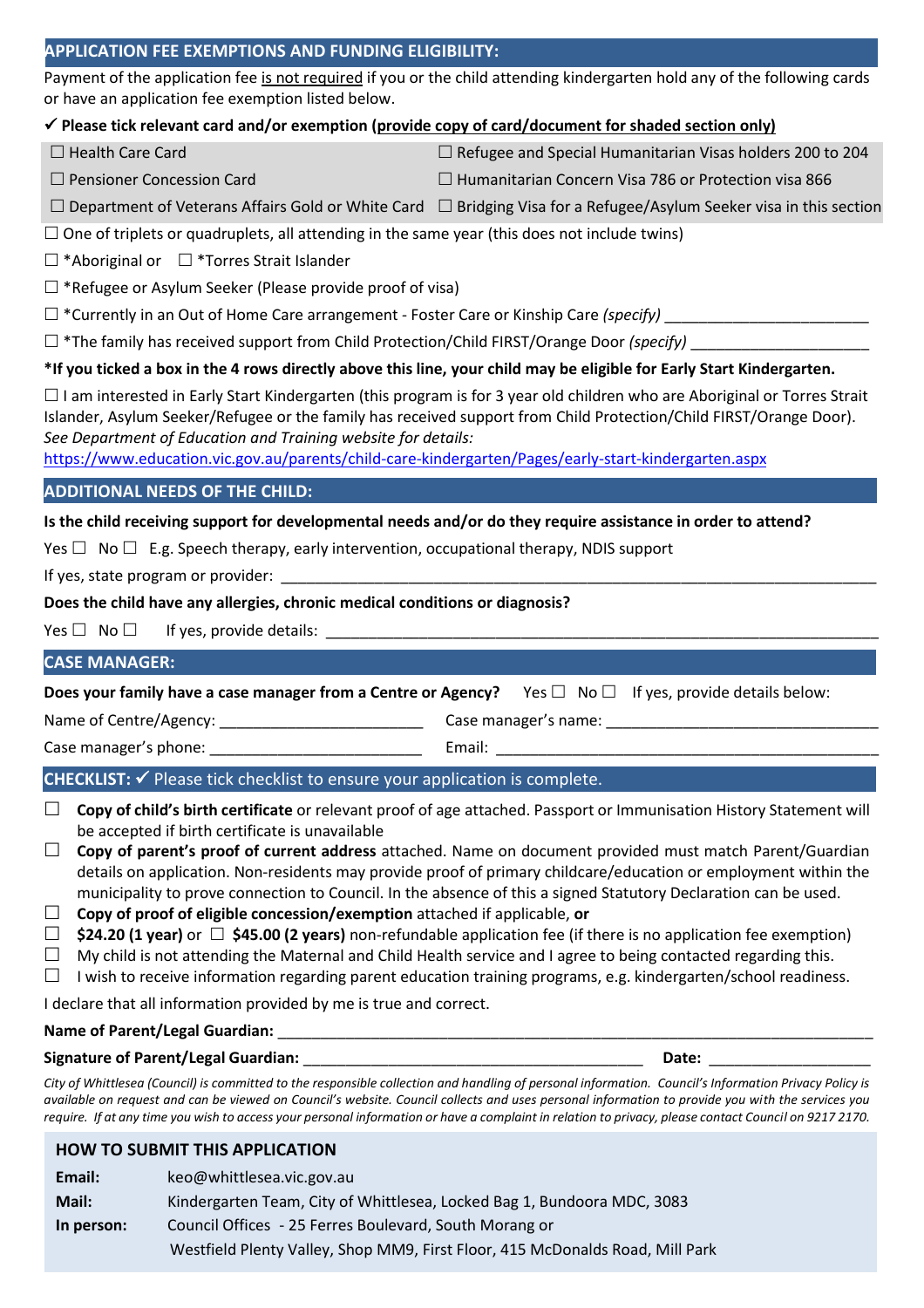# *Keep this page for your records*

| LIST OF KINDERGARTENS: Check website for an up-to-date list: whittlesea.vic.gov.au/kinder |                                   |              |      |
|-------------------------------------------------------------------------------------------|-----------------------------------|--------------|------|
| <b>BUNDOORA</b>                                                                           |                                   |              | 3083 |
| <b>Edward Street Preschool</b>                                                            | 1a Edward Street, Bundoora        | 9467 3329    |      |
| McLeans Road Kindergarten                                                                 | 151 McLeans Road, Bundoora        | 9450 0900    |      |
| <b>DONNYBROOK</b>                                                                         |                                   |              | 3064 |
| Eucalyptus Parade Kindergarten                                                            | 38 Eucalyptus Parade, Donnybrook  | 8408 6760    |      |
| <b>DOREEN</b>                                                                             |                                   |              | 3754 |
| Hazel Glen Kindergarten                                                                   | 65 Eminence Boulevard, Doreen     | 9717 7565    |      |
| Laurimar Kindergarten                                                                     | 110 Hazel Glen Drive, Doreen      | 97178056     |      |
| Orchard Road Kindergarten                                                                 | 121 Orchard Road, Doreen          | 1300 153 332 |      |
| <b>EPPING</b>                                                                             |                                   |              | 3076 |
| Derby Meadows Preschool                                                                   | 17 Winchester Avenue, Epping      | 9401 5426    |      |
| <b>Epping Preschool</b>                                                                   | 849 High Street, Epping           | 9401 1206    |      |
| Epping North Preschool                                                                    | 378 Findon Road, Epping           | 9408 8000    |      |
| Epping Views Kindergarten                                                                 | 15 Lyndarum Drive, Epping         | 8405 3227    |      |
| Galada Kindergarten                                                                       | 10A Forum Way, Epping             | 8457 0840    |      |
| Greenbrook Kindergarten                                                                   | 31 Lowalde Drive, Epping          | 9401 3083    |      |
| Oakbrook Kindergarten                                                                     | 36 Holroyd Drive, Epping          | 9401 1695    |      |
| <b>LALOR</b>                                                                              |                                   |              | 3075 |
| Jacaranda Preschool - Kingsway Drive                                                      | 90 Kingsway Drive, Lalor          | 9465 1993    |      |
| Jacaranda Preschool - Nebel Street                                                        | 34 Nebel Street, Lalor            | 9464 4723    |      |
| Lalor East Preschool                                                                      | 186 Darebin Drive, Lalor          | 9465 7564    |      |
| Vasey Park Preschool                                                                      | 15 Vasey Avenue, Lalor            | 9465 8835    |      |
| <b>MERNDA</b>                                                                             |                                   |              | 3754 |
| Jindi Kindergarten and Extended Care                                                      | 48 Breadalbane Avenue, Mernda     | 97170414     |      |
| Mernda South Kindergarten                                                                 | 2 Goulburn Street, Mernda         | 83710570     |      |
| Mernda Villages Kindergarten                                                              | 70 Mernda Village Drive, Mernda   | 9717 6066    |      |
| <b>MILL PARK</b>                                                                          |                                   |              | 3082 |
| Blossom Park Kindergarten                                                                 | 59 Azalea Avenue, Mill Park       | 9404 4787    |      |
| Centenary Drive Kindergarten                                                              | 68 Centenary Drive, Mill Park     | 9436 7671    |      |
| Mill Park Preschool                                                                       | Rear 7 Mill Park Drive, Mill Park | 9404 2623    |      |
| Roycroft Kindergarten                                                                     | 114 Roycroft Avenue, Mill Park    | 9404 4369    |      |
| Stables Kindergarten                                                                      | 284 Childs Road, Mill Park        | 9404 1419    |      |
| The Heights Kindergarten                                                                  | 31 Morang Drive, Mill Park        | 9436 7744    |      |
| <b>SOUTH MORANG</b>                                                                       |                                   |              | 3752 |
| Mill Park Lakes Preschool                                                                 | 280 Gordons Road, South Morang    | 9437 9412    |      |
| South Morang Preschool - Reid St                                                          | 75 Reid Street, South Morang      | 9404 1855    |      |
| South Morang Preschool - Riverside                                                        | 8 Doreen Rogen Way, South Morang  | 9436 6398    |      |
| <b>THOMASTOWN</b>                                                                         |                                   |              | 3074 |
| Barry Road Preschool                                                                      | 32 Barry Road, Thomastown         | 9465 0043    |      |
| Dalton Road Kindergarten                                                                  | 145A Dalton Road, Thomastown      | 9465 4940    |      |
| Harbard Street Kindergarten                                                               | 1 Gladstone Street, Thomastown    | 9465 8693    |      |
| Spring Street Kindergarten                                                                | 16 Spring Street, Thomastown      | 9465 2092    |      |
| Thomastown West Kindergarten                                                              | 127 Edgars Road, Thomastown       | 9465 4923    |      |
| <b>WHITTLESEA</b>                                                                         |                                   |              | 3757 |
| Laurel Street Preschool - Sparkways Early Learning Whittlesea                             | 57-61 Laurel Street, Whittlesea   | 9716 2153    |      |
| Whittlesea Preschool                                                                      | 92 Church Street, Whittlesea      | 9716 2405    |      |
| <b>WOLLERT</b>                                                                            |                                   |              | 3750 |
| Ganbu Gulinj Kindergarten                                                                 | 55 Macedon Parade, Wollert        | 9407 7200    |      |
| Kirrip Kindergarten                                                                       | 135 De Rossi Boulevard, Wollert   | 84570814     |      |
|                                                                                           |                                   |              |      |
| Korin Korin Kindergarten                                                                  | 20 Champions Parade, Wollert      | 9409 1723    |      |